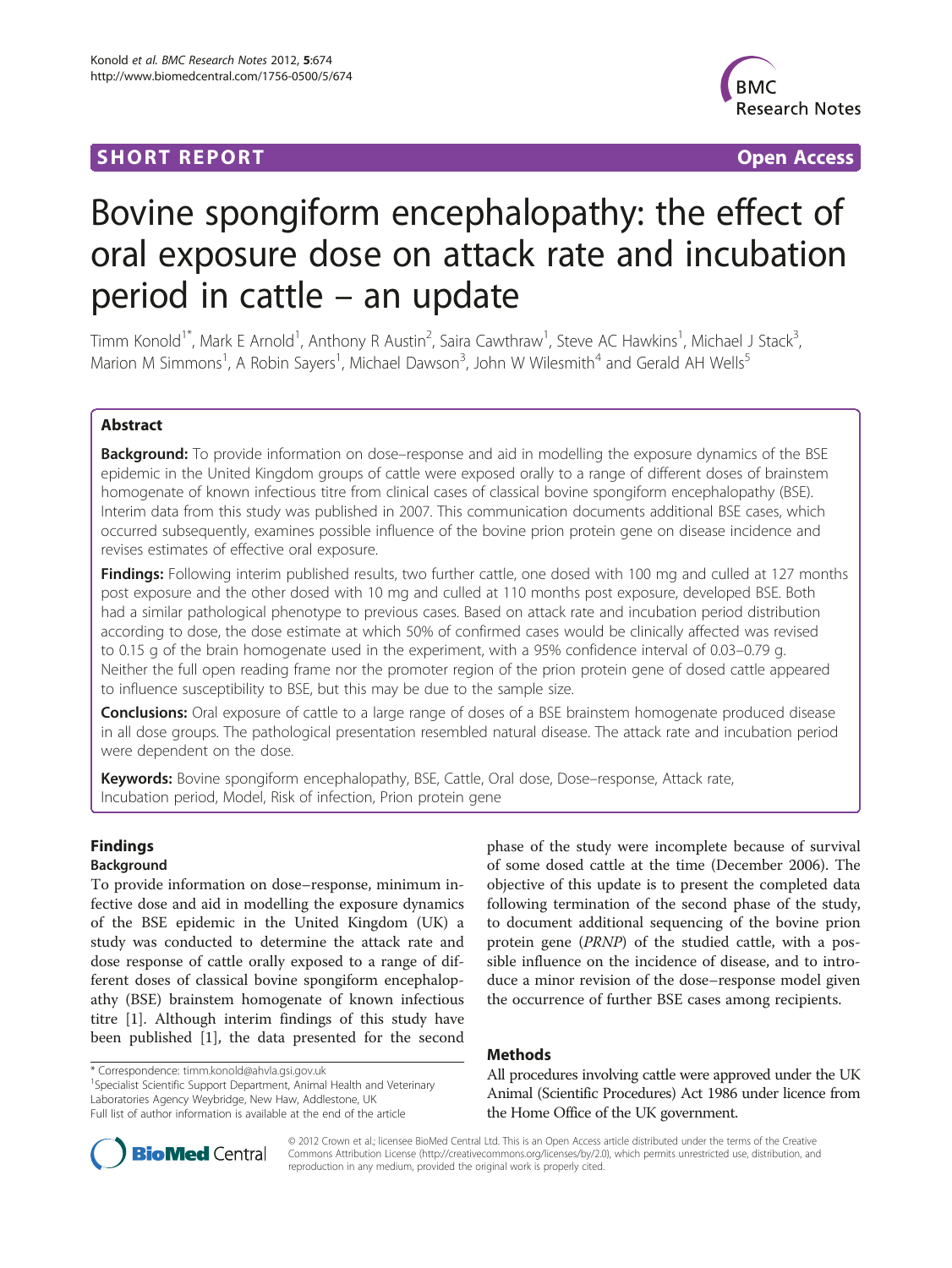#### Inoculum, animals and experimental design

The experimental design has been described in detail previously [[1](#page-6-0)]. Briefly, groups of calves were dosed orally with a pool of BSE brainstem homogenate: 100 g on three consecutive days or single doses of 100 g, 10 g or  $1 \text{ g}$  (first phase) and  $1 \text{ g}$ ,  $100 \text{ mg}$ ,  $10 \text{ mg}$ , or  $1 \text{ mg}$ (second phase). The end point titre of the BSE brainstem homogenate, assayed in RIII mice, was  $10^{3.5}$  mouse intracerebral/intraperitoneal (i.c./i.p.)  $ID_{50}/g$ .

#### Clinical monitoring

Clinical assessment methods, which varied between the study phases because of operational differences, have been described previously [[1\]](#page-6-0). As previously the clinical status was categorised as possible, probable or definite signs of BSE [[2\]](#page-6-0) by the same assessor to allow comparability of study phases.

#### Cull and postmortem examinations

Animals were culled after the display of definite signs of BSE, other untreatable conditions that required euthanasia or from 144 months post exposure (mpe), which was the study end-point. This end-point was estimated to encompass all incubation periods (IPs = time from exposure to display of definite signs of BSE or death whichever occurred earlier) with 95% probability based on interim data analysis of the IPs of all BSE cases in this study, which suggested that the IP would follow a log-normal distribution depending on dose (see below).

Postmortem examinations, including histopathology and immunohistochemical examination for the presence of disease-associated prion protein (PrP<sup>d</sup>), were as described previously for the second phase of the study [\[1\]](#page-6-0).

Western immunoblotting (WB) for the proteinaseresistant form of the prion protein (PrPres) was previously carried out with the Prionics-Check Western technique (Prionics AG, Schlieren, Switzerland) [[3\]](#page-6-0), but was replaced for the present study with the BioRad TeSeE Western blot test (BioRad Laboratories, Marnes-La-Coquette, France) using the mAb Sha31 (BioRad Laboratories) [\[4](#page-6-0)] instead of mAb 6H4 (Prionics AG).

### Genotyping

Analysis of the bovine PRNP of the cattle was extended to include the promoter region and full open reading frame (ORF) from EDTA blood samples (live animal), semitendinosus muscle or brain (culled animal). DNA was extracted and amplified by polymerase chain reaction (PCR) as published previously [[5](#page-6-0)] to determine bovine ORF polymorphisms and compare it to a wildtype PrP gene reference sequence from a Jersey cow, GenBank accession number AJ298878 [\[6](#page-6-0)].

To detect bovine PrP promoter 23 and 12 base pair (bp) insertions and deletions (indels), which have been investigated in association with BSE incidence [[7\]](#page-6-0), a TaqMan allelic discrimination assay was designed, optimised and performed, for each indel based on guidelines set out for designing TaqMan probes and primers (TaqMan Universal PCR Master Mix Protocol, Applied Biosystems, Foster City, USA). Forward and reverse PCR primer were 5'-CGGTTTTACCCTCCTGGTTAGG-3' and 5'-CCAC CCACATACCTCGGG-3' for genotyping the 12-bp indel and 5'-GCCCAGGTGCCAGCC-3' and 5'-AAGAGTTG GACAGGCACAATGG-3' for the 23-bp indel. Fluorogenic probe (Applied Biosystems) sequences were 5'-CGGCC CCCGCCCACATTC-3' and 5'-ACCAGCCAGCCCACAT TCCGAGTAA-3' for the 12-bp indel as well as 5'-AA TCTCAGATGTCTTCCCAACAGCAGCC-3' and 5'-CCT AGCTATCACGTCAAGCCTCAGACG-3' for the 23-bp indel. The data were analysed by Sequence Detector Software (SDS) version 1.9.1 (Applied Biosystems).

The promoter and ORF regions of PRNP were assessed in 26 cattle from the first phase of the study for which tissue was available for testing [seven BSEpositive and three BSE-negative (at study termination at 100 mpe) cattle dosed with 1 g, five BSE-positive and two BSE-negative (at study termination at 100 mpe) cattle dosed with 10 g and nine BSE-positive cattle dosed with 100 g] and all 60 cattle from the second phase of the study.

# Effect of dose and genotype on probability of infection and incubation period

Data on the IP for each animal exposed to single doses and on the survival of the non-affected animals were used to estimate the dependence of both the IP distribution and attack rate on the dose, via maximum likelihood. Based on the assumption that the IP followed a log-normal distribution, with the mean depending linearly on the log dose, d, and that the attack rate followed a logistic regression curve, the maximum likelihood estimates of the parameters for the IP distribution and probability of infection according to dose (expressed in terms of mouse i.c./i.p.  $ID_{50}$  could be calculated using previously published formulae [\[1\]](#page-6-0).

Proportional hazard (Cox) regression (Statistica version 10, StatSoft Inc., Tulsa, USA) was used to evaluate the effect of genotype and dose of inoculum on the survival of cattle inoculated with the BSE agent. The dependent variable was the time of cull/onset of definite signs, whereas independent variables were the dose (as  $log_{10}$ ), the octapeptide repeats (6:6 compared to others), the silent PrP ORF polymorphisms (homozygous or heterozygous compared to wild type) and the 12 and 23 bp indels  $(+/+, +/-$  and  $-/-$  compared). All dosed BSE-negative cattle were censored according to their age at cull.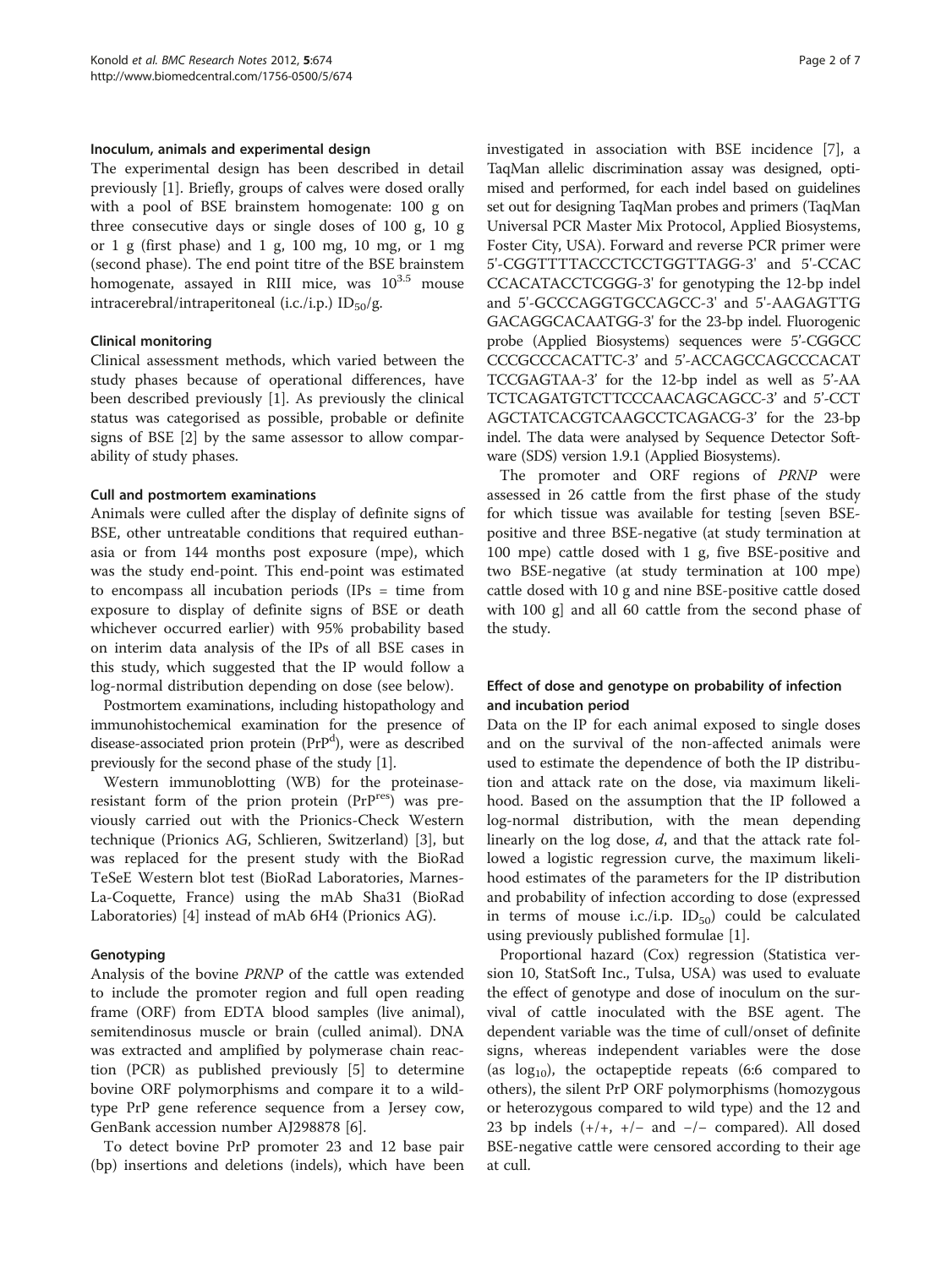#### <span id="page-2-0"></span>Results and discussion

Previously published results of the first phase of the study established BSE in all ten cattle dosed with 3×100 g (IP range: 33–45 mpe) and 100 g (IP range: 31– 60 mpe), in seven of nine cattle dosed with 10 g (IP range 41–72 mpe, the tenth died of an intercurrent disease at 14 mpe), and in seven of ten cattle dosed with 1 g (IP range: 45–72 mpe) [\[1\]](#page-6-0). In the second phase interim published results reported BSE in three of four cattle dosed with 1 g (IP range: 58–73 mpe), in seven of fifteen dosed with 100 mg (IP range: 53–98 mpe) and in single cattle from groups of fifteen dosed with 10 mg (IP: 56 mpe) or 1 mg (IP: 68 mpe).

After publication of the interim findings, two further cases of BSE were diagnosed in cattle in the second phase, one dosed with 100 mg and the other with 10 mg. For completeness of the data from the second phase the times from exposure to onset of the different clinical stages and cull for all BSE-positive cases are given in Table 1 and for all other cattle where BSE was excluded by postmortem tests in Table [2](#page-3-0). Neuropathological examination confirmed a vacuolar profile in the brain of the case dosed with 10 mg consistent with that reported previously in the study and with that of naturally affected cattle [[1\]](#page-6-0). The animal dosed with 100 mg and culled with spastic syndrome did not present with

Table 1 Times from exposure to onset of stages and cull in confirmed BSE cases

| Animal identity                                                                                         | Possible<br>signs | Probable<br>signs          | <b>Definite</b><br>signs | Cull |
|---------------------------------------------------------------------------------------------------------|-------------------|----------------------------|--------------------------|------|
| 1 g dose group                                                                                          |                   |                            |                          |      |
| CM917                                                                                                   | 55                | 56                         | 58                       | 59   |
| <b>CN944</b>                                                                                            | 53                | 62                         | 64                       | 65   |
| CM897                                                                                                   | 62                | 68                         | 73                       | 73   |
| 100 mg dose group                                                                                       |                   |                            |                          |      |
| <b>CN938</b>                                                                                            | 49                | 52                         | 53                       | 56   |
| CM900                                                                                                   | 49                | 50                         | 53                       | 58   |
| CN951                                                                                                   | 58                | 59                         | 62                       | 63   |
| CM909                                                                                                   | 45                | 50                         | 74                       | 75   |
| CM936                                                                                                   | 62                |                            | 75                       | 77   |
| CM934*                                                                                                  | 62                | 74                         | 90                       | 90   |
| CN942                                                                                                   | 61                | 97                         | 98                       | 98   |
| $CN954**$                                                                                               | 50                | 127                        |                          | 127  |
| 10 mg dose group                                                                                        |                   |                            |                          |      |
| <b>CM898</b>                                                                                            | 49                | 50                         | 56                       | 58   |
| CM923                                                                                                   | 62                | 107                        | 109                      | 110  |
| 1 mg dose group                                                                                         |                   |                            |                          |      |
| <b>CN947</b>                                                                                            | 56                | 62                         | 68                       | 70   |
| $\frac{1}{2}$ and $\frac{1}{2}$ and $\frac{1}{2}$ and $\frac{1}{2}$ and $\frac{1}{2}$ and $\frac{1}{2}$ | $\mathbf{r}$      | $\sim$ $\sim$ $\sim$<br>٠. |                          |      |

All cattle belonged to the second phase of the study.

Times are displayed in months.

\* No vacuolar changes in the brain.

† Culled because of spastic syndrome.

vacuolar changes in the brain but in both cases the diagnosis of BSE was confirmed by detection of PrP<sup>d</sup> immunohistochemically and PrPres on WB.

The clinical duration in confirmed BSE cases (time from onset of possible signs to cull, excluding those animals that were culled prior to displaying definite signs) ranged from 4 months (CM917 dosed with 1 g) to 48 months (CM923 dosed with 1 mg). Although there was a tendency of cattle exposed to extremely high doses  $(3 \times$  or single dose of 100 g) to have a shorter clinical duration compared to lower doses [median (range; standard deviation) for  $3 \times 100$  g: 9 (5-18, 4.5), for 100 g: 13 (6–33; 8.7), for 10 g: 18 (11–43; 13.0), for 1 g: 18.5 (4–32; 8.9) and for 100 mg: 15 (5–37; 12.8) months; see [\[1](#page-6-0)] and Table 1], the difference was not statistically significant ( $P = 0.08$ , Kruskal-Wallis test, GraphPad Prism version 5, GraphPad Software, La Jolla, USA). Determination of the exact clinical onset to estimate clinical duration is invariably subjective because it is often based on the display of behavioural changes that may also occur to some extent in "normal" cattle, as observed in undosed controls in this study, even in the absence of another underlying condition. It is for this reason that throughout the study IP has been defined on the basis of onset of definite signs.

No novel polymorphisms were detected in the ORF regions of the 86 tested cattle. Variations in the number of N-terminal octapeptide repeats among PrP gene sequences were reported previously [\[1](#page-6-0)]. The other ORF DNA polymorphisms detected were silent in that they do not result in an amino acid change. A summary of the results is given in Table [3.](#page-4-0) The findings were consistent with those reported previously [\[5](#page-6-0)]. Five common promoter genotypes were identified in this study, with the sixth (23 bp  $-/-$ , 12 bp  $+/+$ ) being relatively rare (only found in one animal, see Table [3\)](#page-4-0), which is consistent with previous findings [\[7](#page-6-0)]. Proportional hazard regression analysis using the data from 76 orally dosed cattle revealed that the dose was the most important predictor of hazard ( $P < 0.0001$ ), which was expected, whereas none of the genotype parameters were significant predictors ( $P > 0.3$ ). In other words, the main factor that determined how rapidly orally dosed cattle succumbed to BSE was the dose of inoculum, and the genotype did not appear to have a significant influence. Whilst it has been reported that homozygous carriers of the 12 bp insertion allele (12 bp  $+/-$ ) have a lower risk of developing natural BSE [\[7](#page-6-0)], this promoter genotype did not appear to reduce susceptibility to oral exposure to BSE. This may be due to sample size in the current study: to have a reasonable power (80%) to detect the differences (20.5%) as observed by Juling et al. [\[7](#page-6-0)], for UK Holstein cattle sample sizes of 60 (12 bp  $+/-$ ) and 210 (12 bp +/- or -/-) would have been required.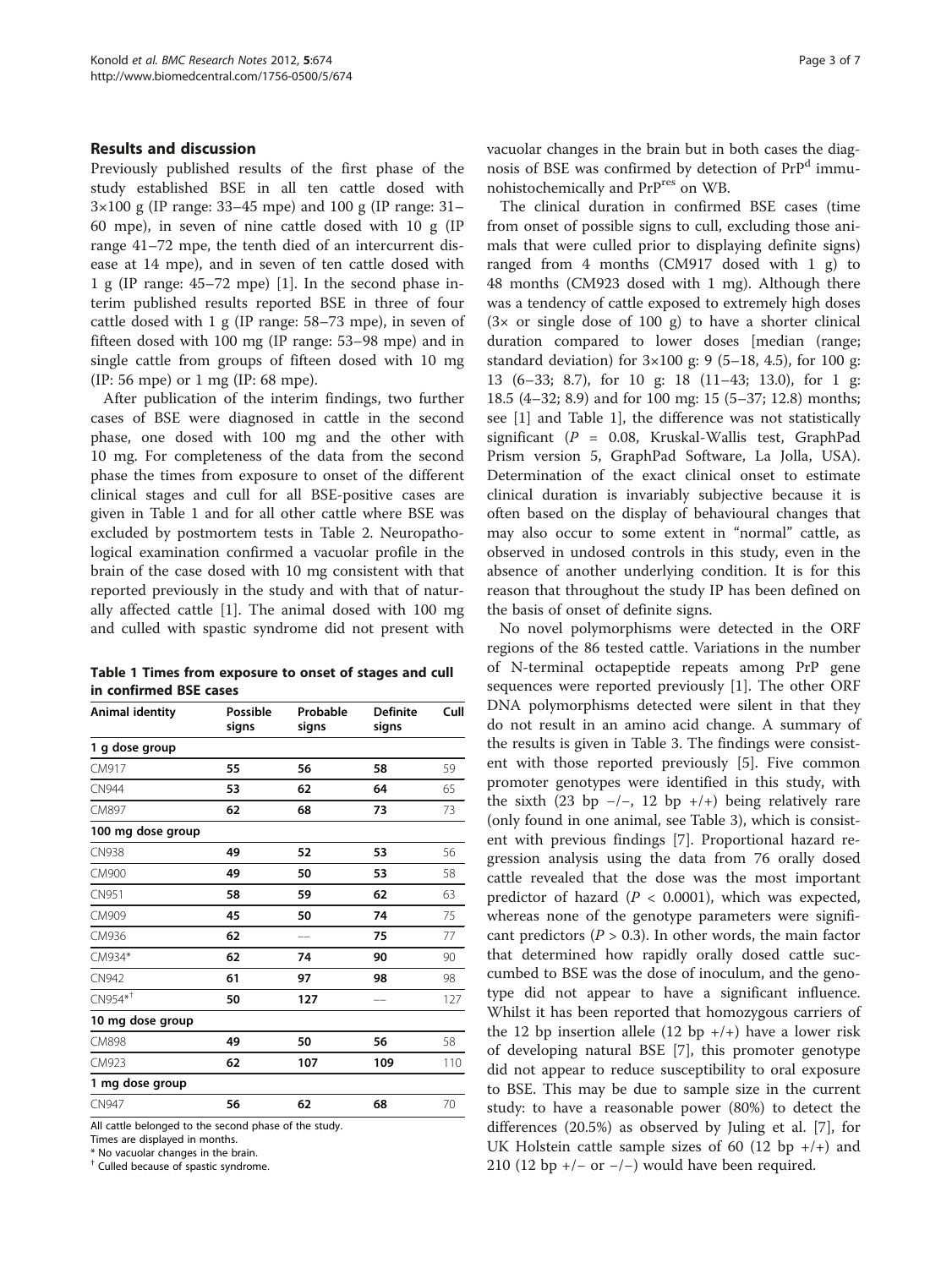| <b>Animal identity</b>  | Possible signs           | Probable signs           | Definite signs           | Cull   | <b>Experimental outcome</b>          |
|-------------------------|--------------------------|--------------------------|--------------------------|--------|--------------------------------------|
| 1 g dose group          |                          |                          |                          |        |                                      |
| CN939                   | 49                       | $-$                      | $\overline{\phantom{a}}$ | 53     | Spastic syndrome                     |
| CM933                   | 56                       | --                       | --                       | $144*$ |                                      |
| 100 mg dose group       |                          |                          |                          |        |                                      |
| CN950                   | $\qquad \qquad -$        | --                       | $\overline{\phantom{0}}$ | 97     | Urethral obstruction                 |
| CM921                   | $-$                      | $\overline{\phantom{a}}$ | $\overline{\phantom{a}}$ | 100    | Hip injury                           |
| CN946                   | 117                      | $-$                      | $-$                      | 144    | Died, no cause identified            |
| CM906                   | --                       | $-$                      | $-$                      | $145*$ |                                      |
| CM914                   | --                       | --                       | --                       | $145*$ |                                      |
| CN948                   | --                       | --                       | --                       | $145*$ |                                      |
| CN949                   | --                       | --                       | --                       | $145*$ |                                      |
| 10 mg dose group        |                          |                          |                          |        |                                      |
| CN952                   | --                       | --                       | $-$                      | 84     | Indigestion?                         |
| CM915                   | --                       |                          |                          | 85     | Metabolic disease                    |
| CM929                   | 71                       | --                       | $\overline{\phantom{a}}$ | 101    | Muscle trauma                        |
| CM919                   | ——                       |                          | ——                       | 119    | Osteoarthrosis                       |
| CM931                   | $-$                      | $-$                      | $-$                      | 123    | Osteoarthrosis                       |
| CN941                   | 65                       | $\overline{\phantom{0}}$ | --                       | 126    | Recumbency, hypophosphataemia        |
| CM904                   | 53                       |                          | --                       | 136    | Recumbency, thyroid adenoma          |
| CM899                   | --                       | $-$                      | $-$                      | $144*$ |                                      |
| CM916                   | 47                       |                          |                          | $144*$ |                                      |
| CM924                   | 138                      | --                       | --                       | $144*$ | Compressive spinal cord lesion       |
| CM913                   | $\equiv$                 | --                       | $-$                      | $145*$ |                                      |
| CM928                   | --                       |                          | --                       | $145*$ |                                      |
| CN943                   | $-$                      | $-$                      | $-$                      | $145*$ |                                      |
| 1 mg dose group         |                          |                          |                          |        |                                      |
| CM922                   | 64                       | $-$                      | $\overline{\phantom{a}}$ | 81     | Renal failure                        |
| CM932                   | $-$                      | $\overline{\phantom{a}}$ | $\overline{\phantom{a}}$ | 103    | Died, no cause identified            |
| CM926                   | --                       |                          | --                       | 104    | Urethral obstruction                 |
| <b>CN955</b>            | --                       | $-$                      | $-$                      | 109    | Died - indigestion?                  |
| CM910                   | 73                       |                          | --                       | 112    | Osteoarthrosis                       |
| CM907                   | $-$                      | --                       | --                       | 123    | Spastic syndrome                     |
| CM920                   | 94                       | $\overline{\phantom{0}}$ | $-$                      | 125    | Osteoarthrosis                       |
| CM930                   | --                       |                          |                          | 136    | Recumbency, meningeal tumour         |
| CM905                   | 62                       | --                       | --                       | $144*$ |                                      |
| CN940                   | $\overline{\phantom{a}}$ |                          |                          | $144*$ |                                      |
| CM896                   | $-$                      | --                       | $-$                      | $145*$ |                                      |
| CM903                   | 62                       | $-$                      | $-$                      | $145*$ |                                      |
| <b>CN937</b>            | 106                      |                          |                          | $145*$ | Hippocampal lesion (focal dysplasia) |
| CN945                   |                          |                          |                          | $145*$ |                                      |
| <b>Undosed controls</b> | 127                      | --                       | --                       |        |                                      |
|                         |                          |                          |                          |        |                                      |
| CM908                   | $\qquad \qquad -$        | --                       | --                       | 39     | Vertebral fracture                   |
| CM918                   | 62                       | $-$                      | --                       | 97     | Pleural mesothelioma                 |
| CM925                   | --                       |                          |                          | 59     | Femoral fracture                     |
| CM856                   | 61                       | --                       | --                       | 101    | Septic arthritis                     |
| CM858                   | 71                       |                          |                          | 103    | Muscle injury, spastic syndrome      |
| CM901                   | 56                       | --                       | $-$                      | 125    | Chronic enteritis (Johne's disease)  |

<span id="page-3-0"></span>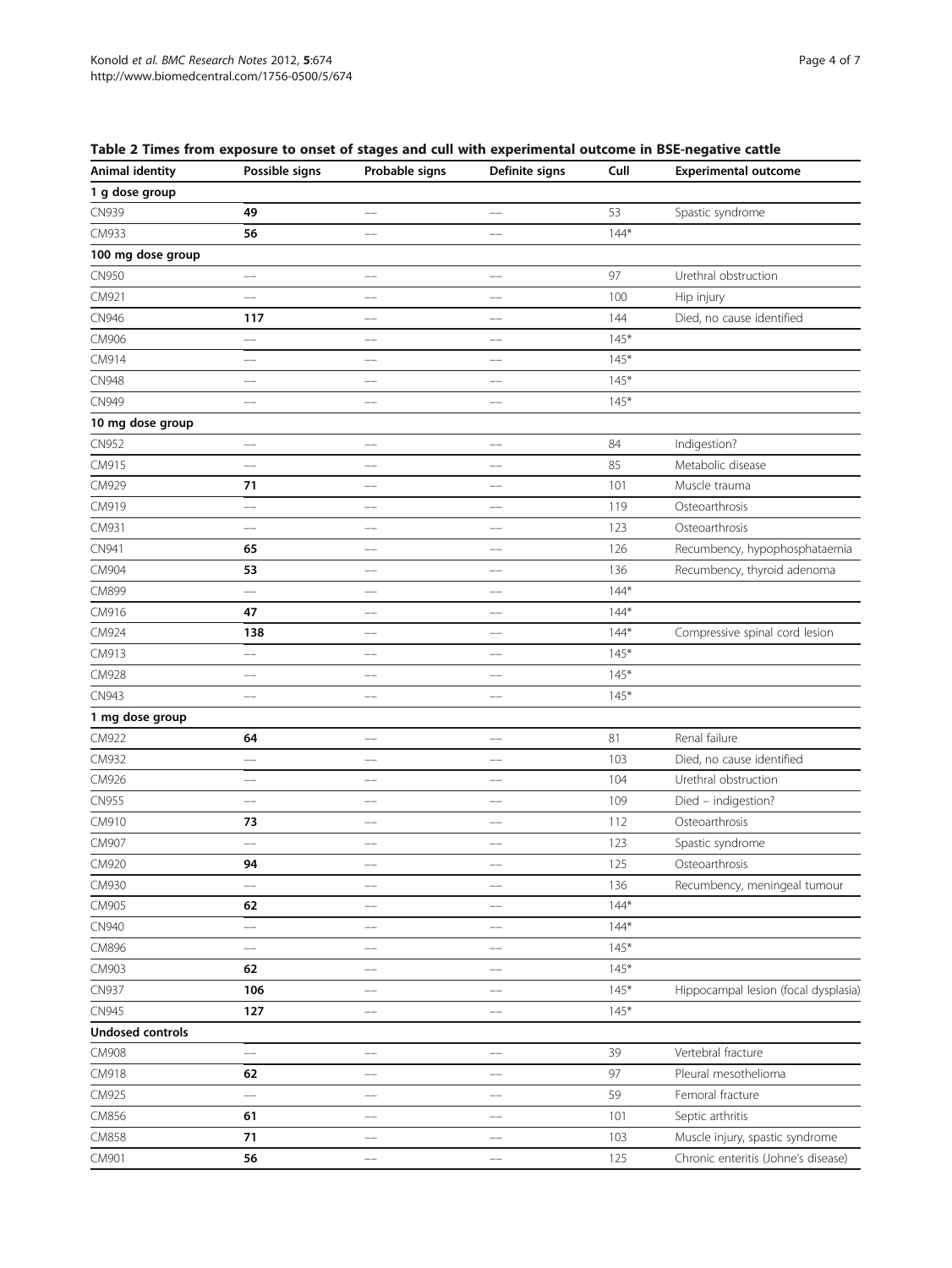| CM927 | 135   | $-$   | $- -$ | 144    | Found dead (indigestion?) |
|-------|-------|-------|-------|--------|---------------------------|
| CM935 | 32    | $- -$ | $- -$ | $145*$ |                           |
| CM859 | 117   | $-$   | $- -$ | $145*$ |                           |
| CM902 | $- -$ | $ -$  | $- -$ | $145*$ |                           |
|       |       |       |       |        |                           |

<span id="page-4-0"></span>Table 2 Times from exposure to onset of stages and cull with experimental outcome in BSE-negative cattle (Continued)

All cattle belonged to the second phase of the study.

Culled because of termination of study.

Times are displayed in months. For controls, months are displayed as months after test group exposure.

Using the individual IP data for each confirmed BSE case (Table [1](#page-2-0) and [[1](#page-6-0)] for phase 1 of the study), the probability of infection given the dose S (d) could be expressed as:  $S(d) = exp(\alpha + \beta^*d)/(1+exp(\alpha + \beta^*d))$ with parameters (and 95% confidence intervals) given by  $\alpha$  = -3.01 (-3.59, -2.44) and  $\beta$  = 1.12 (0.93, 1.33) (see Figure [1\)](#page-5-0), which is a slight modification to the parameters reported previously ( $\alpha$  = -3.50;  $\beta$  = 1.26 [\[1](#page-6-0)]), and the additional data resulted in a revised estimate of one cattle oral ID<sub>50</sub> being equivalent to  $10^{2.7}$  mouse i.c./ i.p. ID<sub>50</sub>/g (with 95% confidence interval of  $10^{2.0}$ ,  $10^{3.4}$ ) compared to the previous estimate of  $10^{2.8}$  mouse i.c./i.p. ID<sub>50</sub>/g (with 95% confidence interval of  $10^{2.1}$ ,  $10^{3.5}$ ). This  $ID_{50}$  estimate is equivalent to 0.15 g of the brain homogenate used in the experiment (previous estimate: 0.20 g), with a 95% confidence interval of 0.03–0.79 g. As it has been shown that one mouse i.c./i.p.  $ID_{50}$  equals

 $10^{2.7}$  cattle i.c. ID<sub>50</sub> [[8](#page-6-0)], it can be extrapolated that one cattle oral ID<sub>50</sub> equals  $10^{5.4}$  cattle i.c. ID<sub>50</sub>, (previously estimated at  $10^{5.5}$  cattle i.c. ID<sub>50</sub>).

The IP followed a lognormal distribution with parameters of  $\mu = a - b \times log_{10}(dose)$ , with a = 4.66 (4.54, 4.71) and b = 0.14 (0.13, 0.17), and  $\sigma = 0.23$  (previously:  $\mu =$ 4.54–0.14×log<sub>10</sub>(dose),  $\sigma$  = 0.21), where dose is the titre of brain homogenate in terms of mouse i.c./i.p.  $ID_{50}/g$ [see Figure [2,](#page-5-0) which shows the association between mean IP (given by  $exp(\mu+0.5\sigma^2)$  and the dose].

Preliminary findings from the original study contributed to quantitative risk assessment of the exposure of humans to consumption of infected bovine products [\[9](#page-6-0)]. An estimate of human  $ID_{50}$  assumed the worst case of a cattle to human species barrier of a factor of one, giving the range of human oral  $ID_{50}$ s in 1 g of brain from a clinically affected cow as approximately 0.52 to 5. Data

|  |  | Table 3 Bovine PrP genotypes in 86 cattle with numbers of dosed cattle separated by BSE status |  |  |  |
|--|--|------------------------------------------------------------------------------------------------|--|--|--|
|--|--|------------------------------------------------------------------------------------------------|--|--|--|

| Genotypes                            | <b>Number</b><br>(Frequency) | Number BSE-<br>positive dosed | Number BSE-<br>negative dosed | Total<br>dosed |
|--------------------------------------|------------------------------|-------------------------------|-------------------------------|----------------|
| <b>ORF</b>                           |                              |                               |                               |                |
| 6:6 silent Q78 HET                   | 28 (33%)                     | 9                             | 18                            | 27             |
| 6:6 WT                               | 25 (29%)                     | 10                            | 12                            | 22             |
| 6:6 silent Q78 HOM                   | 10 (12%)                     | 4                             | 3                             | 7              |
| 6:5 silent Q78 HET                   | 7(8%)                        | 3                             | 4                             |                |
| 6:6 silent N192 HET                  | 5(6%)                        | $\overline{4}$                |                               | 5              |
| 6:5 WT                               | 4(5%)                        | 3                             | $\mathbf{0}$                  | 3              |
| 6:6 silent Q78 HET & silent N192 HET | 3(3%)                        | 0                             |                               |                |
| 6:5 silent N192 HET                  | 2(2%)                        | $\mathbf{0}$                  | $\overline{2}$                | $\mathcal{P}$  |
| 5:5* WT                              | $1(1\%)$                     |                               | $\mathbf{0}$                  |                |
| 6:6 silent P113 HET                  | $1(1\%)$                     |                               | $\circ$                       |                |
| Promoter                             |                              |                               |                               |                |
| 23 bp $+/-$ 12 bp $+/-$              | 31 (38%)                     | 12                            | 17                            | 29             |
| 23 bp $-/- 12$ bp $-/-$              | 27 (33%)                     | 10                            | 12                            | 22             |
| 23 bp $+/-$ 12 bp $+/-$              | 10 (12%)                     | 5                             | 3                             | 8              |
| 23 bp $+/- 12$ bp $+/+$              | 8 (10%)                      | 3                             | 4                             | 7              |
| 23 bp $-/- 12$ bp $+/-$              | 5(6%)                        | 3                             | $\overline{2}$                | 5              |
| 23 bp $-/- 12$ bp $+/+$              | 1(1%)                        |                               | $\mathbf{0}$                  |                |

Genotypes 5:5, 6:6 and 6:5 refer to the copies of octapeptide repeats, 23 bp and 12 bp are the indels (- = deletion allele, + = insertion allele), Q78, P113 and N192 are silent polymorphisms, either homozygous (HOM) or heterozygous (HET) at position 78, 113 and 192 of the ORF respectively compared to the wild type (WT).

Four of the 86 cattle were excluded from the comparison of the promoter region because of an inconclusive assay result for the 23-bp indel.

\* Exposed to 1 g in the first phase of the study and erroneously reported as having a 6:6 genotype previously [[1\]](#page-6-0).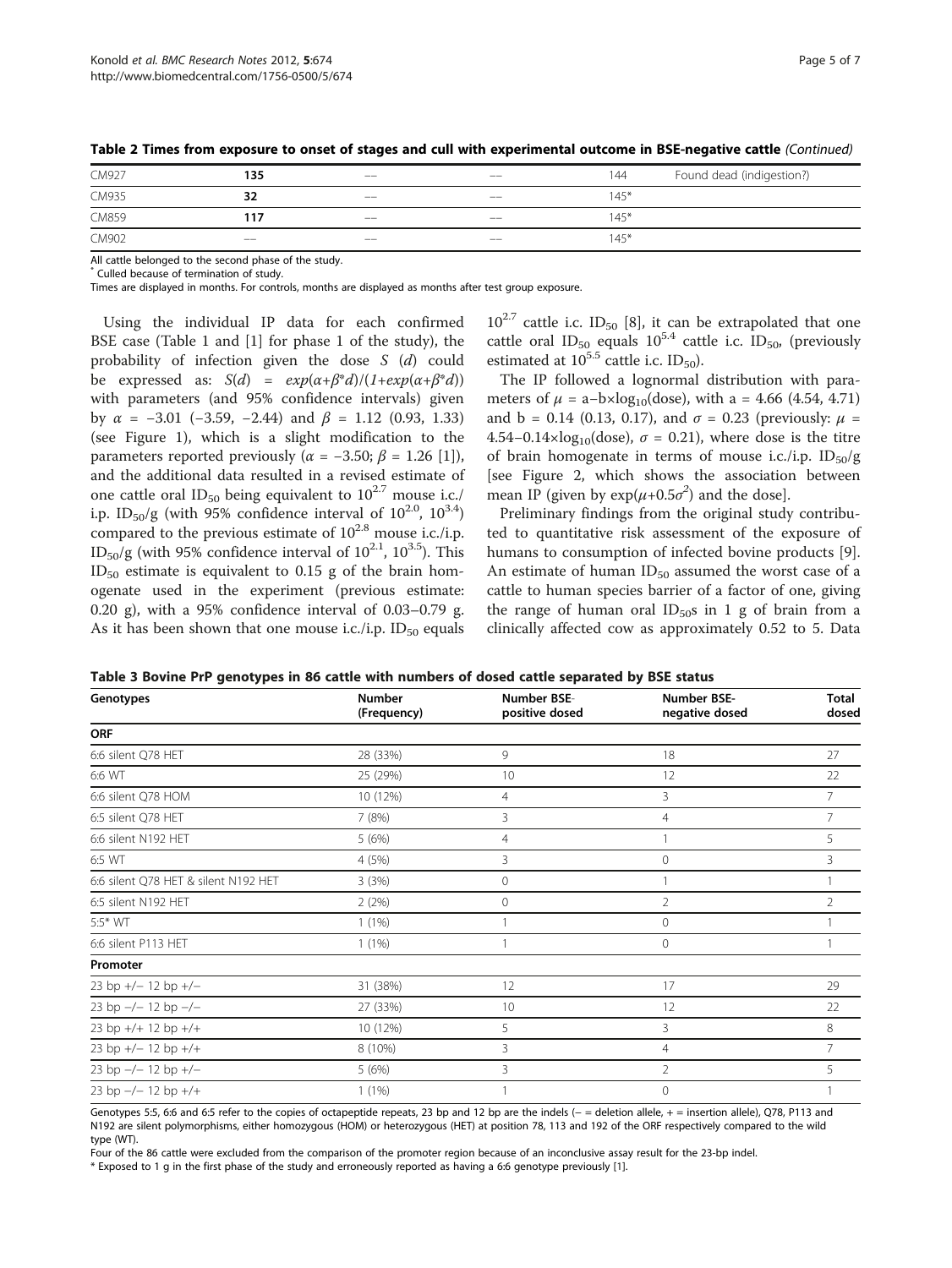<span id="page-5-0"></span>

from the previously published interim results revised this estimate to 1.0 to 20 and additional results in the present study indicate that this range should now be revised to 1.3 to 33.3, although, as previously, it could be greater with higher titres of BSE affected brain than used in the present study. These estimates have been used to assess the impact of BSE control measures on potential consumption of BSE infectivity (BSE control model [[10\]](#page-6-0)). Although the reduced  $ID_{50}$  based on the present results would increase estimates of the exposure of humans in terms of bovine oral  $ID<sub>50</sub>$ s, the effect would be comparatively small relative to the uncertainty in such risk assessments. Nevertheless, with decline of the BSE epidemic and the potential for relaxation of certain controls, the revised estimate of human oral  $ID_{50}$  is available to revisit risk assessments.

The present data do not affect the previous approximation that single doses in the range from 100 mg to 1 g of the brainstem homogenate used correspond to the range of mean IPs of cattle through the BSE epidemic [[1\]](#page-6-0). The observation that a relatively small, single exposure (less than 1 g of high titre brain) can result in infection reinforces the importance of preventing crosscontamination during feed ingredient storage and feed production. This proved to be problematical in feed mills producing ruminant and non-ruminant feedstuffs as is evident from the incomplete effect of the initial statutory control on the feeding of meat and bone meal to ruminants introduced in the UK in 1988. The low dose phenomenon, together with the persistent viability of the BSE agent, has required the removal of specific high risk tissues from cattle at slaughter and the total ban on the use of mammalian meat and bone meal for use in farmed livestock [\[11](#page-6-0)].

#### Conclusions

The present results concur with the interim findings of this study, that the oral exposure of cattle to BSE brain